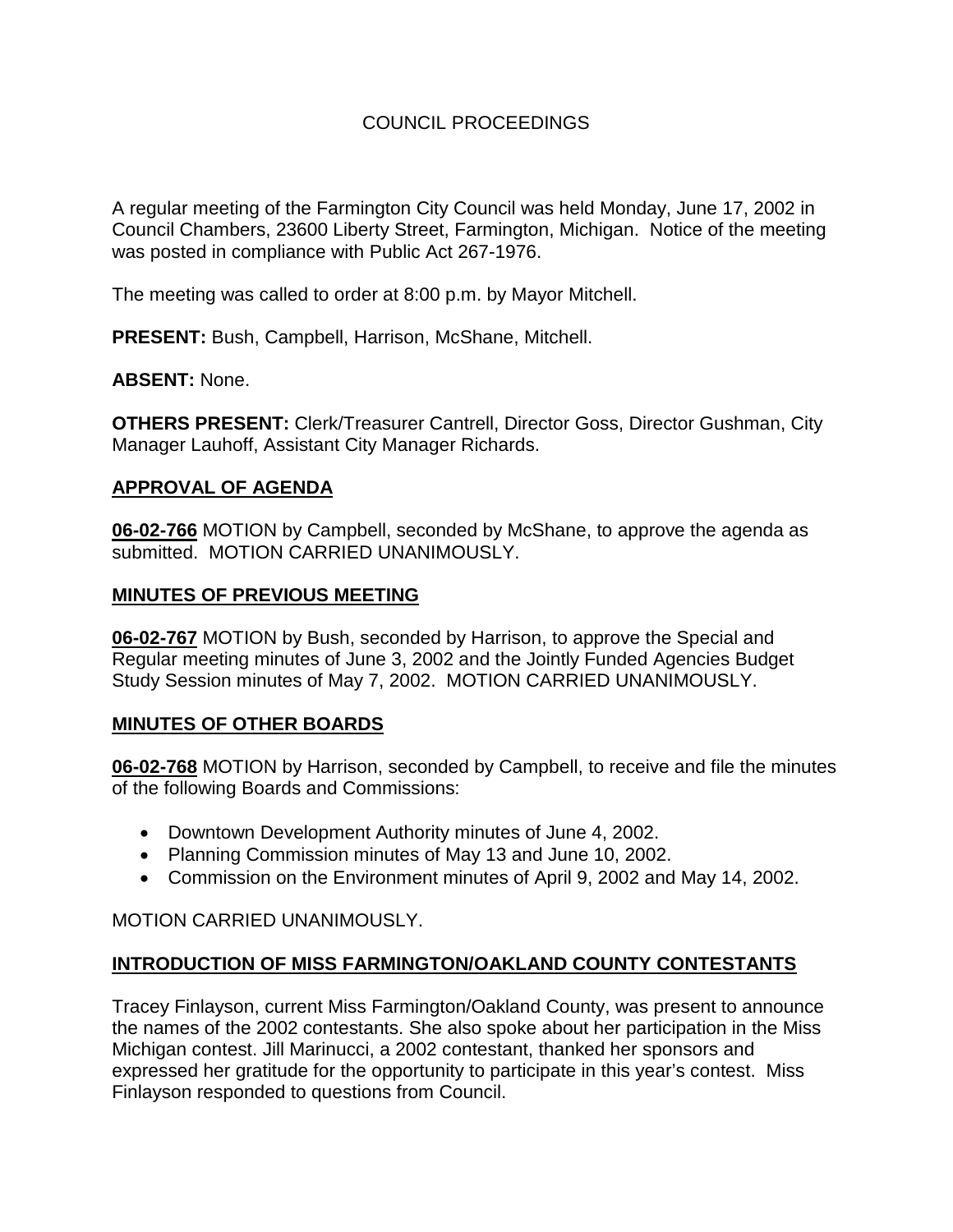## COUNCIL PROCEEDINGS -2- June 17, 2002

# **QUARTERLY REPORT: JUDY DOWNEY, DOWNTOWN DEVELOPMENT AUTHORITY DIRECTOR**

Director Downey stated that the Downtown Development Authority (DDA) office has been relocated to 33314 Grand River. She spoke about the June  $6<sup>th</sup>$  workshop she attended for the National Main Street grant. She indicated that the City of Farmington has sent a letter of intent to apply for the Main Street grant.

DDA Board member Paul spoke about a new DDA program designed to personally welcome new businesses to the community and provide them with information about the history, services and landmarks of the City. Council commended Ms. Paul for providing the personal contact with new businesses. Council also recommended that the DDA provide Ms. Paul with business cards reflecting her representation of the DDA Board.

Ron Baker of Marketing Communications Counsel and consultant to the DDA, spoke about a new DDA outreach program designed to bring more people into downtown Farmington. He spoke about the displays placed throughout the Downtown that serve the dual purpose of promoting the Civic Theatre and providing a database of customers. He discussed the use of other marketing tools, including the new DDA newsletter and incentives for patronizing downtown businesses. He further talked about a new promotion that offers an opportunity to win a get-away vacation on Mackinac Island. Mr. Baker indicated there would be three additional campaigns.

Council member Bush commended Mr. Baker for his company's work on the summer concert brochure and his marketing efforts for the City. Responding to a question from Council, Mr. Baker indicated that individuals who complete the display information form, and do not have an e-mail address, would receive a letter with enclosed passes to the Civic Theatre. He further stated that only a small percentage of respondents do not have e-mail. Mr. Baker confirmed there is a link from the City's website to the DDA's promotion activities. Responding to a question from Council, Mr. Baker indicated that the raffle drawing for the "Mackinac" getaway would be a stand-alone event. Mr. Baker indicated that for subsequent promotional events other activities could also be planned around them as well.

Council member Harrison suggested holding a raffle drawing at one of the Friday evening concerts.

Council expressed their appreciation for these marketing promotions that are gaining visibility for the City.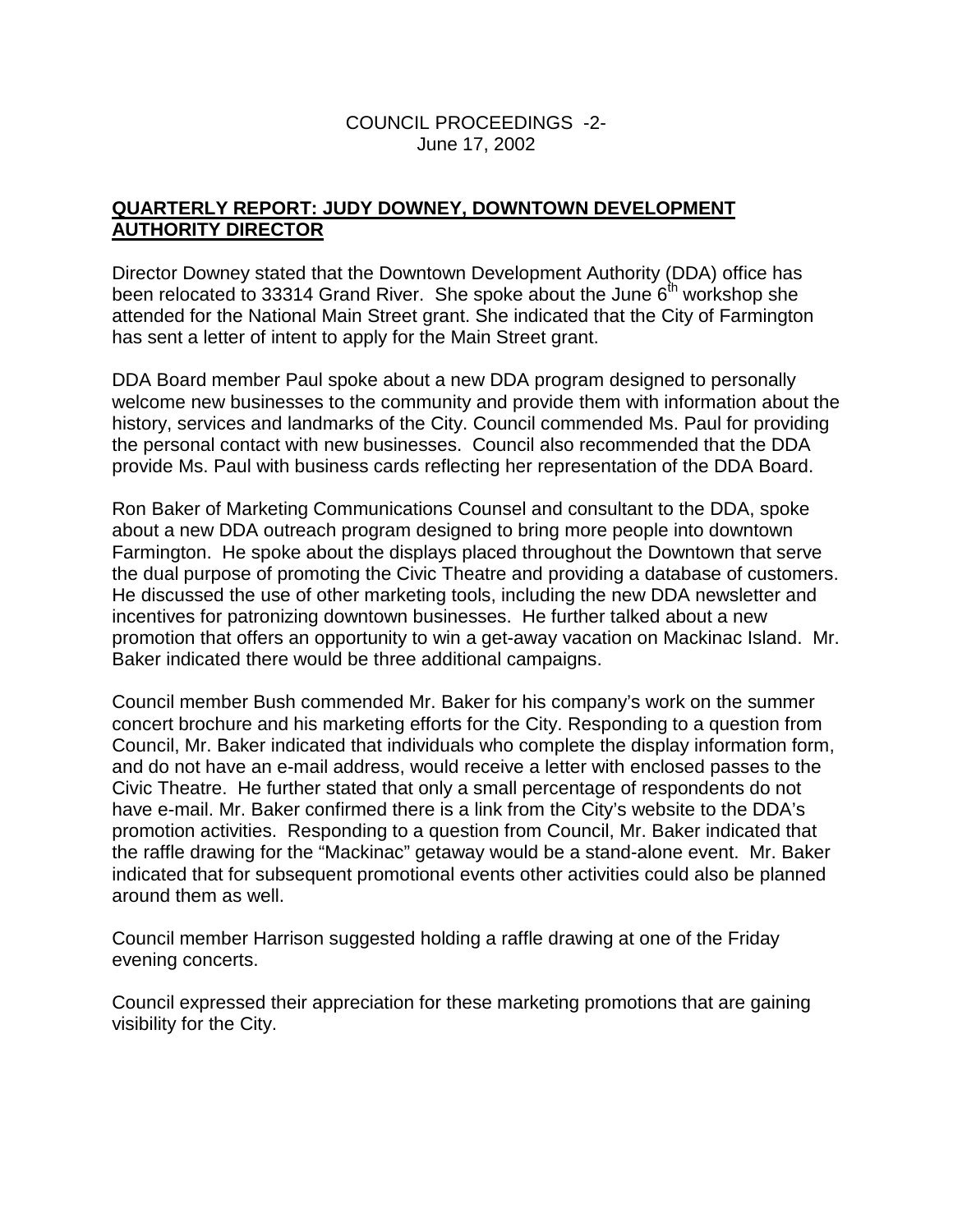## COUNCIL PROCEEDINGS -3- June 17, 2002

# **BOARDS AND COMMISSIONS**

## **CONSIDERATION OF REAPPOINTMENT TO TRAFFIC AND SAFETY BOARD.**

**06-02-769** MOTION by McShane, seconded by Campbell, to reappoint Demetras Mehas to the Traffic and Safety Board for a three-year term, expiring July 2005. MOTION CARRIED UNANIMOUSLY.

## **PETITIONS AND COMMUNICATIONS**

**REQUEST FOR FENCE VARIANCE AT 23060 MANNING BY PROPERTY OWNERS MARK WELLS AND LAURA EVEN-WELLS.** Administration advised that at the May 6, 2002 Council meeting, City Council tabled the request for fence placement on the corner lot property at 23060 Manning until further review. Administration further advised that Council recently adopted a policy to allow fences on corner lots subject to Council's review. Administration also advised that Council's approval of this request for a fence in the side yard area would be in conformance with the new City Council fence policy.

Mr. Wells was present to answer questions and to provide Council with drawings of the proposed fence placement and plantings.

Discussion followed regarding the size and type of plantings to screen the fence.

**06-02-770** MOTION by Campbell, seconded by Harrison, to approve the placement of a 4-foot white vinyl and wood picket fence at 23060 Manning, constructed from the rear corner of the house out toward Manning Street, turning approximately 5' from the sidewalk and running parallel to the sidewalk to the rear of the yard; and that the green space between the sidewalk and fence contain evergreens at a minimum height of 3' with future replacements located 4' on center, providing adequate screening of said fence at all times. MOTION CARRIED UNANIMOUSLY.

**REQUEST FOR FENCE VARIANCE AT 31370 SHAW STREET BY PROPERTY OWNER KAREN FILLION.** Administration advised that Karen Fillion, owner of corner lot property at 31370 Shaw Street, had requested a fence variance. Administration further advised that the recent policy adopted by Council regarding this type of property would apply. Administration also advised that Council's approval of this request for a fence in the side yard area would be in conformance with the new City Council fence policy.

Ms. Fillion requested a modification to the original drawing of the proposed fence to include extension of the fence to the masonry wall at the rear of her property.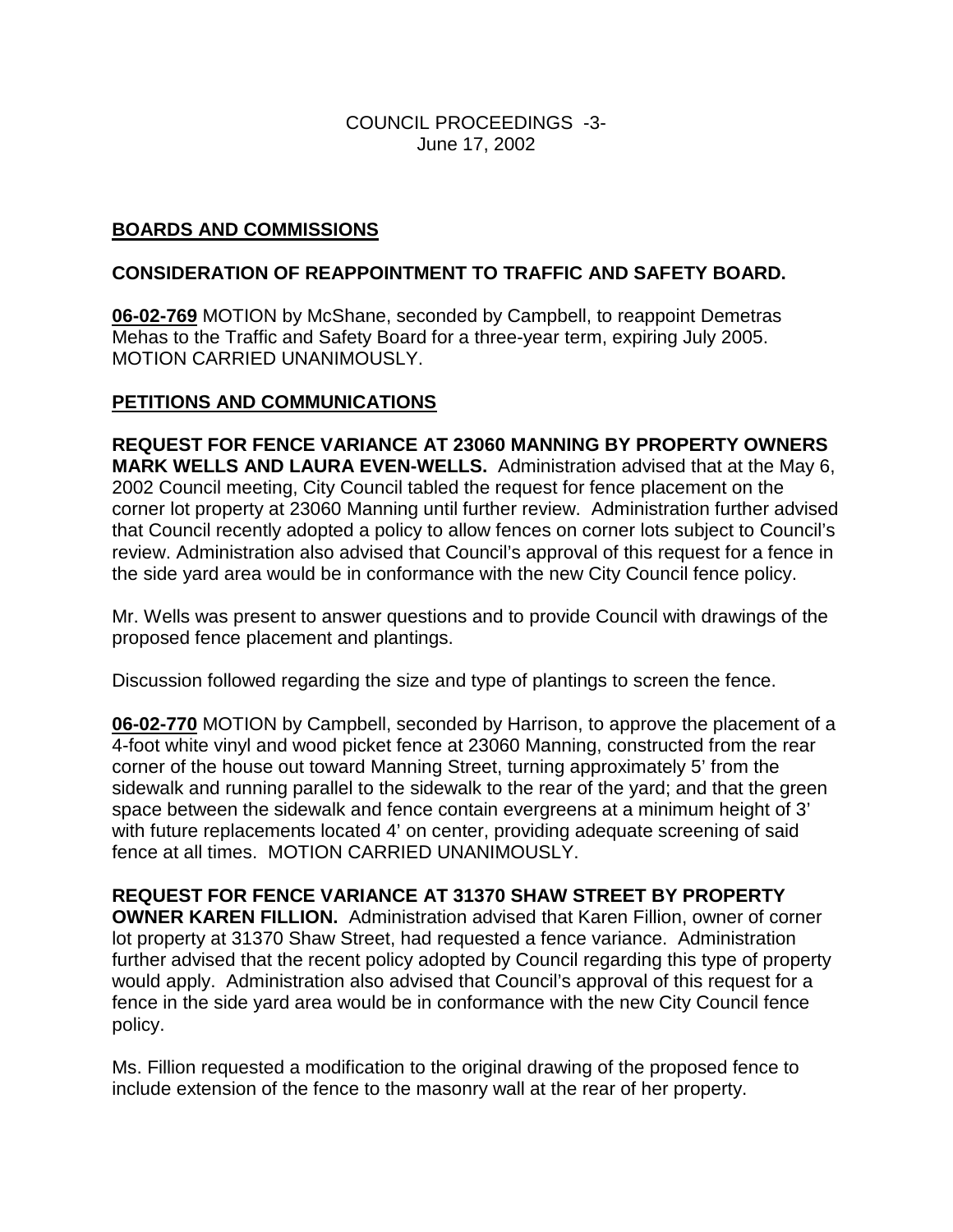## COUNCIL PROCEEDINGS -4- June 17, 2002

Discussion followed regarding the distance between the proposed fence and sidewalk and concern regarding adequate space for plantings.

**06-02-771** MOTION by Harrison, seconded by McShane, to approve the placement of a 4-foot vinyl fence at 31370 Shaw Street, erected from the front building line of the home to an area at a minimum of 2' behind the sidewalk, running parallel to Sherwood Street and extending to the rear masonry wall; and the placement of deciduous plants, minimum of 3' in height, 4' foot on center, between the sidewalk and fence, providing adequate screening. MOTION PASSED, Four Ayes, One Nay (Campbell).

# **REQUEST FOR CITY PARKING LOT USE BY MR. ROGER RATKOWSKI**

**REGARDING AUGUST 14, 2002 SPECIAL CRUISE NIGHT.** Administration advised that Mr. Ratkowski has organized a special cruise of classic vehicles for August 14 and has requested one-hour use of the City parking lot on State Street. Administration further advised that Mr. Ratkowski was unable to plan this event for one of the regular Monday cruise nights due to scheduling conflicts.

Administration recommended Council grant Mr. Ratkowski's request.

Mr. Ratkowski thanked Council for their ongoing support and spoke briefly about this special event. He also presented a Monday Night Cruise t-shirt to Council.

Responding to a question from Council, Mr. Ratkowski identified the route the classic cars would take through the City. City Manager Lauhoff stated that police support for this event would be coordinated with Director Goss.

Mr. Ratkowski confirmed that event participants would adhere to the 5:00-6:00 p.m. time frame and there would be no vending opportunities during this event.

Council member Campbell suggested putting the Monday Night Cruise newsletter on the City of Farmington/Downtown Development Authority web site.

**06-02-772** MOTION by Bush, seconded by Campbell, to grant permission for use of the north city parking lot on State Street from 5:00 – 6:00 p.m. on Wednesday, August 14, 2002 for the staging of classic vehicles for the cruise to Jack Roush's racing facilities in Livonia; and that Mr. Ratkowski conduct the staging of these vehicles in the same manner that is used for regular Monday night cruises. MOTION CARRIED UNANIMOUSLY.

**LETTER FROM MARJORIE PRISK, SALEM UNITED CHURCH OF CHRIST, RE: USE OF MEMORIAL PARK.** Administration recommended approval of the request for an Ice Cream Social and Band Concert in Memorial Park.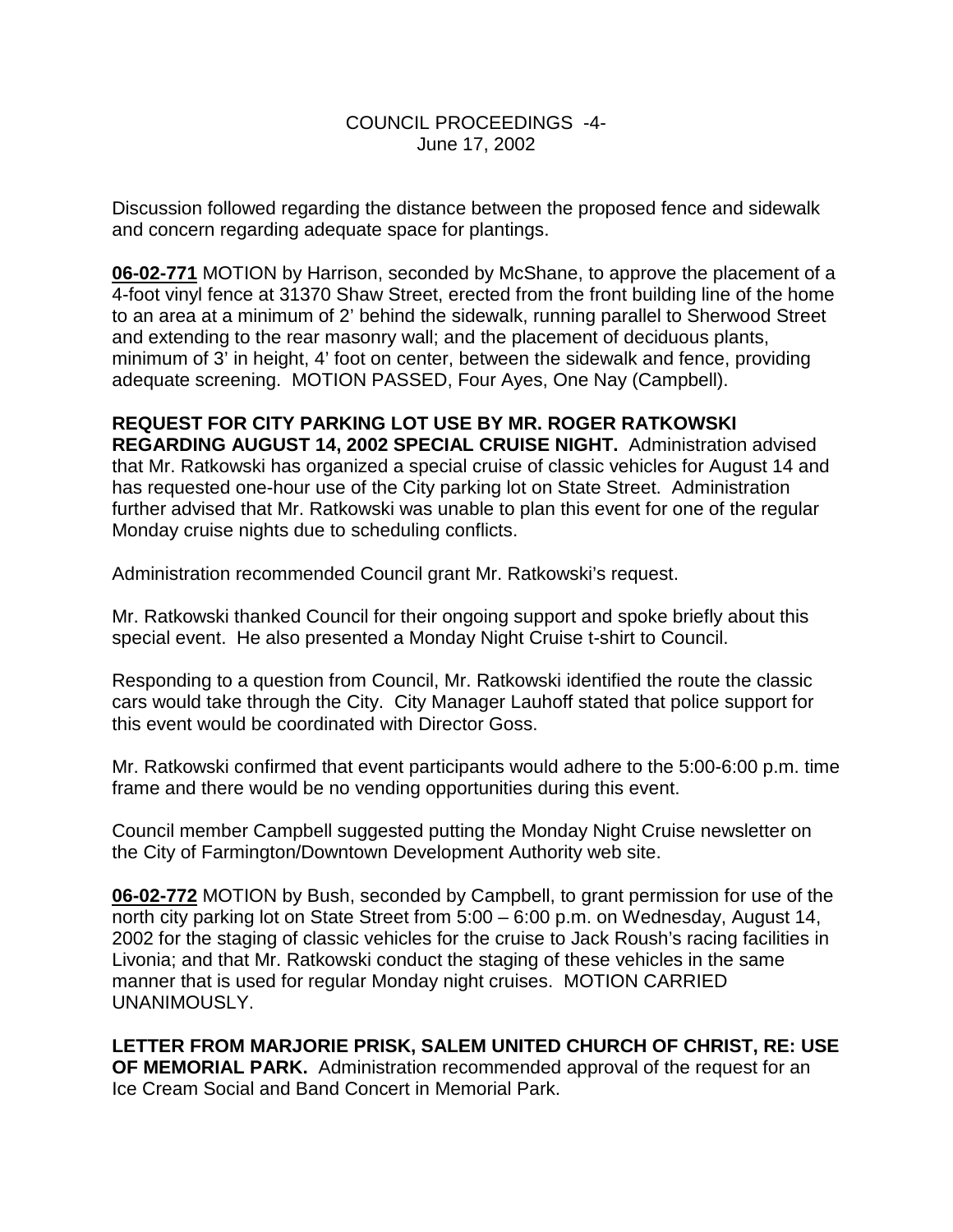## COUNCIL PROCEEDINGS -5- June 17, 2002

**06-02-773** MOTION by Campbell, seconded by McShane, to allow Salem United Church of Christ to use Memorial Park for their annual Ice Cream Social and Band Concert on Sunday, July 14, 2002 between the hours of 1:00 – 5:00 p.m. MOTION CARRIED UNANIMOUSLY.

## **REPORTS FROM CITY MANAGER**

**CONSIDERATION OF AMENDMENTS TO THE CITY FEE SCHEDULE TO ADJUST WATER AND SEWER RATES AND OTHER GENERAL FEE RATES.** Administration recommended changes to the City Fee Schedule as follows: Chapter 1, Miscellaneous; Chapter 5, Voter Data; Chapter 8, Rubbish and Recycling; and Chapter 11, Water and Sewer Rates, Fees and Charges.

**06-02-774** MOTION by McShane, seconded by Bush, to amend the City Fee Schedule effective July 1, 2002, thereby amending Chapter 11, Water and Sewer Rates, Fees and Charges; Chapter 1, Miscellaneous; Chapter 5, Voter Data; Chapter 8, Rubbish and Recycling. [SEE ATTACHED].

#### **ROLL CALL**

AYES: Campbell, Harrison, McShane, Mitchell, Bush. NAYS: None. ABSENT: None.

MOTION CARRIED UNANIMOUSLY.

#### **CONSIDERATION OF REVISION TO RETIREE MEDICAL INSURANCE PROGRAM.**

Administration advised that a retiree recently requested the option of cash payment inlieu-of the city providing medical insurance, a benefit currently offered to active general administrative employees. Administration further advised that the Personnel Department supports this proposed revision to the retiree's medical benefits.

Administration also recommended that Council increase the dental benefit for retirees to a maximum annual reimbursement of \$825 equal to the benefit offered to active general administrative employees.

Discussion followed regarding how the City's Dental benefit compares to other cities and the economics of a self-administered plan.

**06-02-775** MOTION by Campbell, seconded by Bush, to provide all City of Farmington retirees with the benefit option of a cash payment in-lieu-of city provided medical insurance, at the same benefit level as provided active, general administrative employees, pro-rated at the percentage of city provided medical insurance, with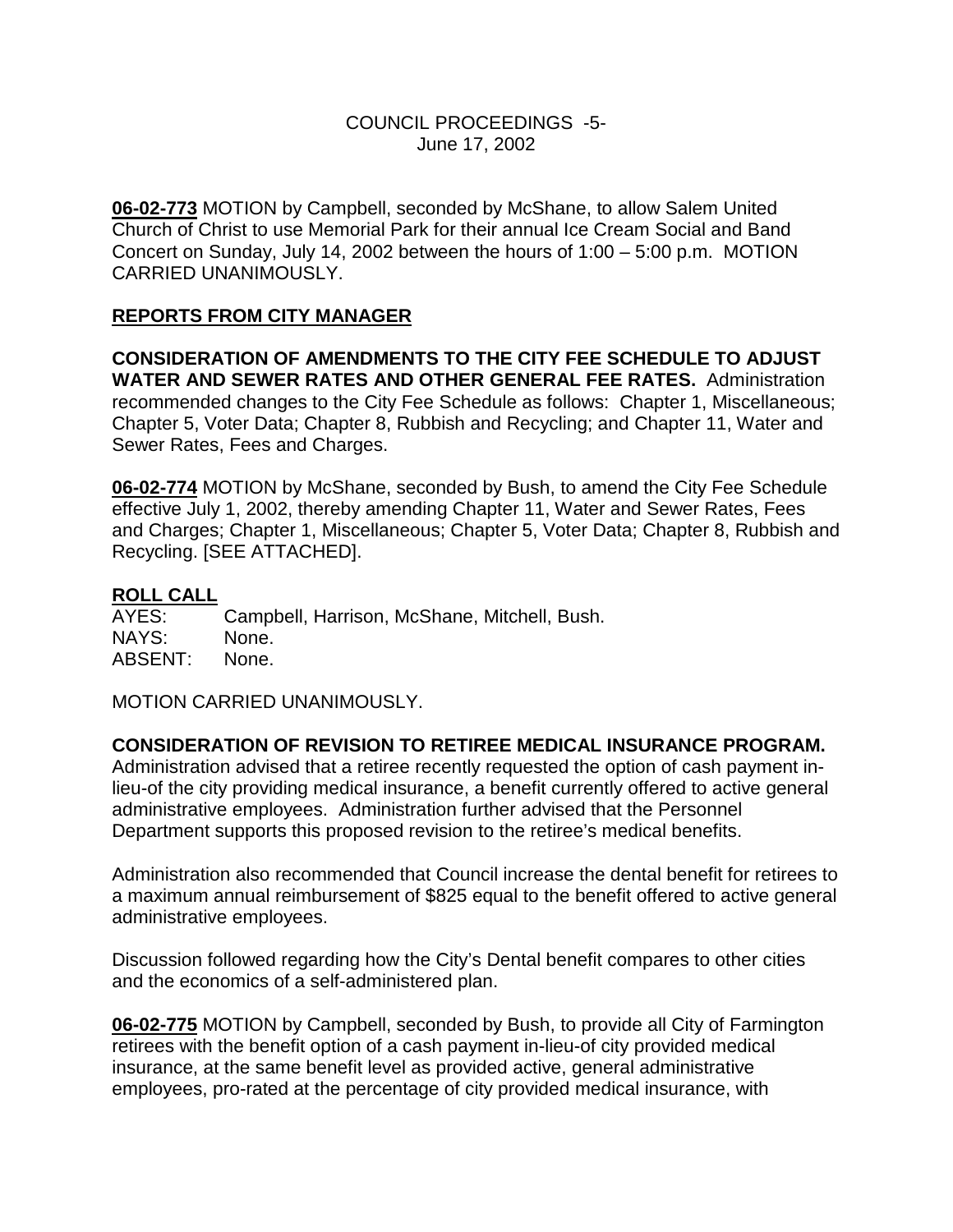## COUNCIL PROCEEDINGS -6- June 17, 2002

administrative provisions being the same as for active employees; and to increase the dental benefit for all current retirees, to an annual maximum reimbursement of 75% of \$1,100 of eligible dental expenses after an annual deductible of \$25 for a maximum annual reimbursement of \$825; benefit changes to be effective July 1, 2002.

#### **ROLL CALL**

AYES: Harrison, McShane, Mitchell, Bush, Campbell. NAYS: None. ABSENT: None.

MOTION CARRIED UNANIMOUSLY.

## **REQUEST TO CLOSE OUT SPECIAL ASSESSMENT DISTRICT 87-76.**

Administration advised that the City Treasurer had reviewed the Special Assessment District for Chatham Hills Road Improvements, SAD 87-76, and confirmed that all outstanding debt for the District has been retired and that a balance consisting of interest earnings remains in the account. Administration, as allowed under City Charter, recommended the transfer of this balance to the General Operating Fund and a subsequent transfer to the Sidewalk Fund for sidewalk repairs and replacements.

**06-02-776** MOTION by Harrison, seconded by McShane, to approve the transfer of the balance of the 87-76 Special Assessment District account, in the amount of \$20,456 plus any additional accrued interest earnings, to the General Operating Fund as a residual equity transfer, and that this amount be transferred from the General Operating Fund to the Sidewalk Fund to fund sidewalk repairs and replacements.

# **ROLL CALL**

McShane, Mitchell, Bush, Campbell, Harrison. NAYES: None. ABSENT: None.

MOTION CARRIED UNANIMOUSLY.

**CONSIDERATION OF CONSTRUCTION ESTIMATE NO. 1 FOR THE 2002 PAVING PROGRAM.** Administration, on recommendation of the City Engineer and Public Services Director, recommended payment of Construction Estimate No. 1 for the 2002 Paving Program.

City Manager Lauhoff indicated that this paving program is half way to completion.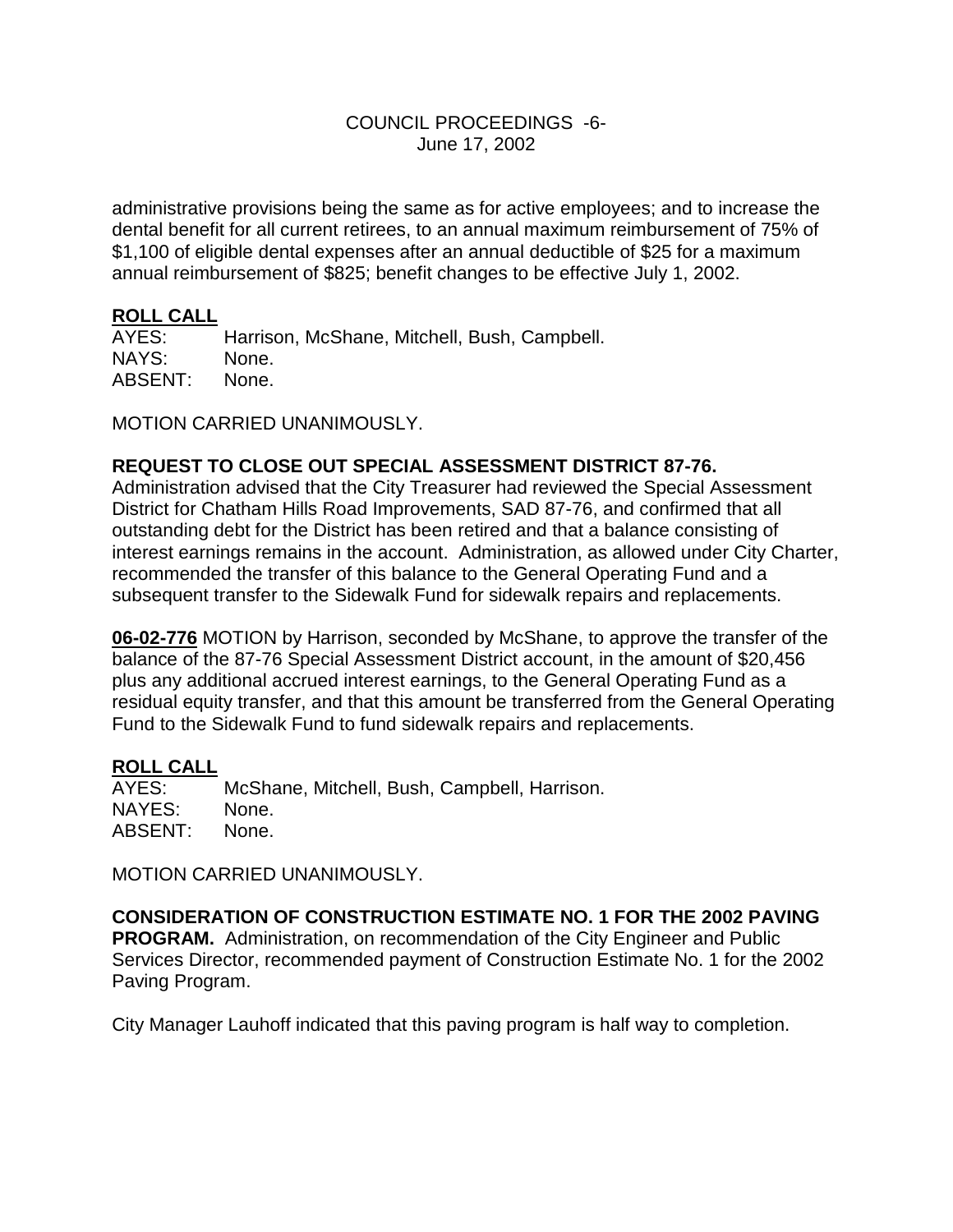## COUNCIL PROCEEDINGS -7- June 17, 2002

**06-02-777** MOTION by Bush, seconded by Harrison, to approve Construction Estimate No. 1 for the 2002 Paving Program and authorize payment in the amount of \$66,782.82 to Summit Transport, Inc. of Brighton; funds provided in the FY 2001-2002 Budget.

#### **ROLL CALL**

AYES: Mitchell, Bush, Campbell, Harrison, McShane. NAYS: None. ABSENT: None.

MOTION CARRIED UNANIMOUSLY.

#### **MISCELLANEOUS**

#### **PUBLIC COMMENT.**

No public comments were heard.

#### **COUNCIL COMMENT.**

Council member Campbell suggested the establishment of specific guidelines to ensure the fence policy is administered in a fair and consistent manner.

City Manager Lauhoff stated he would ask the City Attorney to incorporate a set of structured guidelines in the fence ordinance on which he is currently working. He also suggested including specific requirements regarding the style of fence.

Council member McShane concurred that specific guidelines should be developed to ensure conformity. Council member Harrison also concurred with the need for conformity and suggested providing an incentive to encourage installation of decorative fences. Discussion followed regarding requirements for cyclone fences versus decorative ones.

Mayor Mitchell referred to a letter sent by Carol Greening, third grade teacher from Gill Elementary, thanking Council for the hospitality extended to her class at a recent City Council meeting. He also extended her note of thanks to the officer who provided the tour of the station.

#### **ADJOURNMENT**

**06-02-778** MOTION by Bush, seconded by McShane, to adjourn the meeting. MOTION CARRIED UNANIMOUSLY.